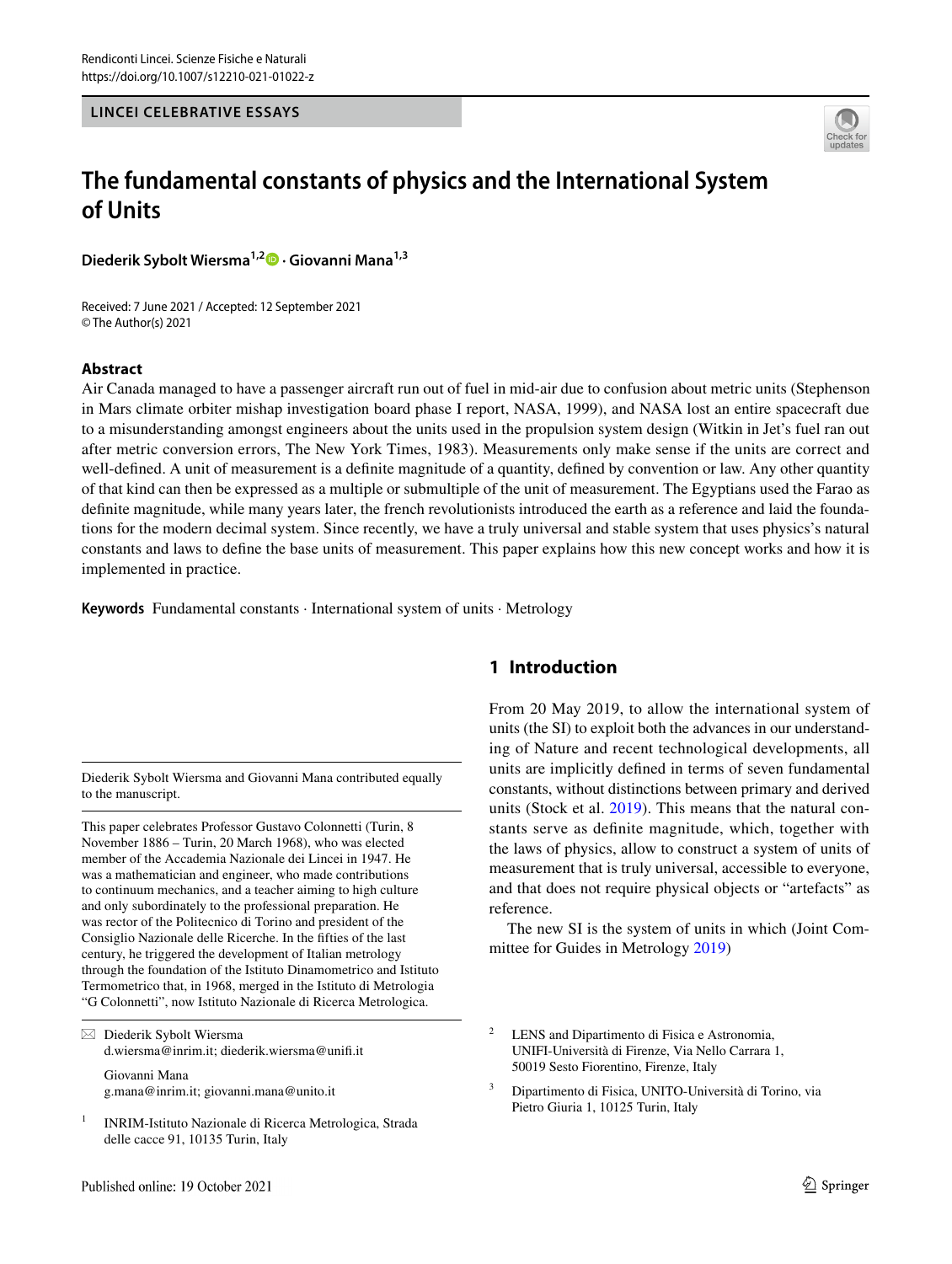- the unperturbed ground state hyperfne transition frequency of the <sup>133</sup>Cs atom  $\Delta v_{\text{Cs}}$  is 9,192,631,770 Hz,
- The speed of light in vacuum  $c$  is 299,792,458 m/s,
- The Planck constant *h* is 6.62607015 ×10<sup>-34</sup> J/S,
- The elementary charge *e* is 1.602176634 ×10<sup>−</sup>19 C,
- The Boltzmann constant  $k_B$  is 1.380649 ×10<sup>-23</sup> J/K,
- The Avogadro constant  $N_A$  is 6.02214076 ×10<sup>23</sup> mol<sup>-1</sup>,
- The luminous efficacy of monochromatic radiation of frequency  $540 \times 10^{12}$  Hz,  $K_{cd}$ , is 683 lm/W,

where the units hertz  $(Hz)$ , joule  $(J)$ , coulomb  $(C)$ , lumen (lm), and watt (W) are related to the units second (s), metre (m), kilogram (kg), ampere (A), kelvin (K), mole (mol), and candela (cd) according to  $Hz = s^{-1}$ ,  $J = kg m^2 s^{-2}$ ,  $C = A$ s,  $\text{Im} = \text{cd} \text{ m}^2 \text{ m}^{-2} = \text{cd} \text{ sr}$ , and  $\text{W} = \text{kg} \text{ m}^2 \text{ s}^{-3}$ . Seven base units (metre, kilogram, second, ampere, kelvin, mole, and candela) have been chosen for historical reasons and are, by convention, regarded as dimensionally independent.

What constants to fix was determined by trading off between the depth and breadth of the theories that they tag and the need to ensure continuity to the everyday metrology, which continuity, in turn, correlates to how well we are able to measure them. Their values have been conventionally chosen by agreement to minimise the diferences between the sizes of the new units and the old ones (Mohr et al. [2018](#page-7-1)), which took a considerable technical effort of the metrology community before the redefnition in 2019 could take place. The new definitions will therefore have no direct effect on our daily lives, while at the same time, they set the stage for a signifcant improvement of measurement accuracy. By using the natural constants as references, all future technological developments are automatically built into the system.

In this paper we show how the constants' defnitions and units depend on the measurement technologies and the theoretical framework used to explain the experimental observations.

## <span id="page-1-0"></span>**2 Fundamental constants**

Any universal fundamental constant may be described as a concept synthesizer expressing the unifcation of two previously unconnected physical concepts into a single one of extended validity, Lévy-Leblond ([1977\)](#page-7-2).

A numerical measure is not enough to endow a quantity with existence. It must also have a mathematical counterpart and be part of a network of quantities and relationships expressed by a theory supplying the operational defnitions associating mathematical concepts and measurement results.

The unifcation of theories implies new mathematical laws that reduce the number of free parameters and supply conversion factors via constants establishing relationships between quantities that previously took diferent realities. Examples of these conversion factors are

- The speed light in vacuum *c* that by Maxwell's equations is related to the electric permittivity  $\epsilon_0$  and magnetic permeability  $\mu_0$  of the vacuum by  $c = 1/\sqrt{\epsilon_0 \mu_0}$ ;
- The magnetic permeability of the vacuum  $\mu_0$  that by Maxwell's equations is related to the magnetic **H** and electric fields **E** in a vacuum by  $\nabla \times \mathbf{E} = -\mu_0 \partial_t \mathbf{H}$ ;
- The speed light in vacuum *c* that through general relativity is related to the energy *E* and mass *m* by  $E = mc^2$ ;
- The Planck constant *h* that Einstein related to the frequency *v* and energy *E* of a photon by  $E = hv$ ;
- The Joule constant *J* that relates heat *Q* and energy fow  $E$  by  $Q = JE$ ;
- The Boltzmann constant  $k_B$  that relates the thermodynamical entropy *H* and Shannon information *S* by  $H = \ln(2)k_B S$ ;
- The Avogadro constant  $N_A$  that relates the number of basic amounts that take part in chemical reactions *N* and the amount-of-substance *n* by  $N = N_A n$ ;
- The Hubble constant  $H_0$  that tells how fast the universe is expanding and relates the recession velocity  $\nu$  to the distance *d* of the observed points by  $v = H_0 d$ .

The recognition that fundamental constants underpin unifcation decreases as the novelty fades away. Eventually, many of them disappear, and what remains are conversion factors that enable physical quantities to be expressed in diferent units. We can select the values of these conversion factors by conceptual and mathematical simplicity, but, in practice, they are constrained by technological convenience.

A never born constant relates inertia and gravitational charge. In definition 1 of the Principia, Newton ([1689\)](#page-7-3) writes "... [inertia] is proportional to the weight, as I have found by experiments on pendulums, very accurately made, which shall be shown hereafter". This identity is an intrinsic feature of general relativity, which explains the motion in a gravitational feld as inertial motion in curved spacetime.

A constant that is no longer needed is the mechanical equivalent of heat, which highlights that heat is an energy flow (Greenslade [1980\)](#page-7-4). It was not until the middle of the 19th century that thermodynamics related heat and energy, which had previously been defned independently and measured by diferent units. We are now fully accustomed to this identifcation which is embedded into the background of physics. For this reason, no conceptual role is given to the Joule constant anymore and it is never explicitly written into equations.

The Boltzmann and Avogadro constants still survive, but the second is no more considered to be fundamental. The frst stems from the merging of thermodynamics and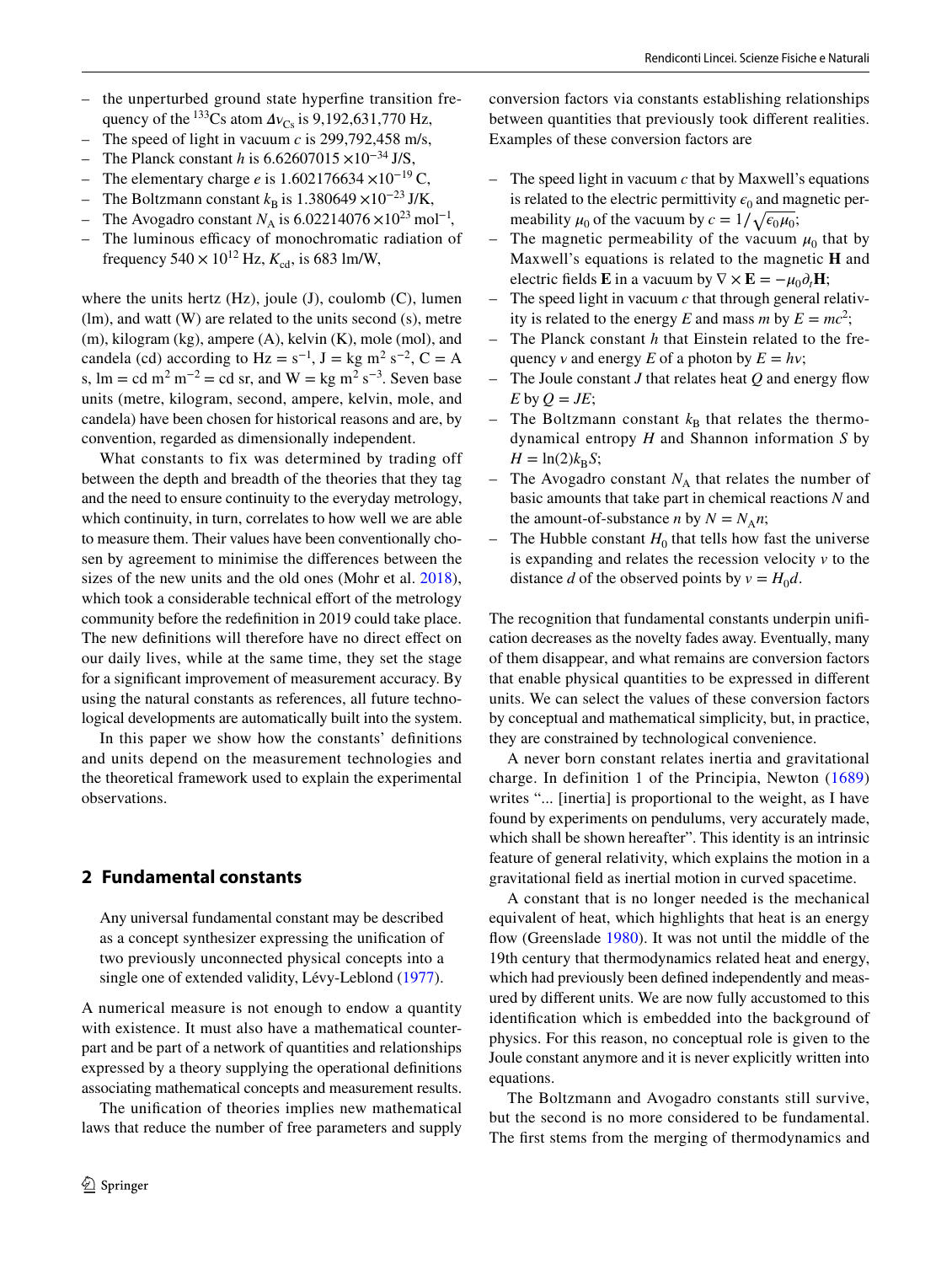statistics and expresses the fact that the thermodynamical entropy is a measure of the Shannon information given the probability distribution (at equilibrium) of a system being in any cell of its phase space.

The Avogadro constant stands at the union of chemistry and physics (Milton [2011;](#page-7-5) Massa and Mana [2016](#page-7-6); Güttler et al. [2019\)](#page-7-7). It originated from the need to measure the behaviour of matter in chemical reactions (Milton and Mills [2009\)](#page-7-8). The concept of an amount-of-substance lies in the law of constant proportions: a pure compound always contains the same elements in the same mass ratio. This law played a fundamental part in the development of chemistry: the amount of an element or compound can be traced back to the amount of a reference—e.g., 12 g of  ${}^{12}$ C—by chains of stoichiometric proportions. In the nineteenth century, investigations of several chemists revealed that the amount of substance always comes in integer quanta, basic amounts that take part in chemical reactions. They found these quanta universal, e.g., independent of time, place and thermodynamic state. This strengthened the atomic hypothesis and linked the vindication of the existence of atoms to the determination of the number of quanta in a mole, a constant introduced by Perrin ([1909](#page-8-1)) and named after Avogadro.

#### **3 Mechanical quantities**

#### **3.1 Space and time**

#### **3.1.1 Newton**

Newton ([1689](#page-7-3)) embedded mechanics into a three-dimensional Euclidean space with an added time parameter. At the beginning of the Principia, in a Scholium, he lays out defnitions of time and space and sets out to defne practical realizations of their units

- Absolute, true, and mathematical time, of itself, and from its own nature, flows equably without relation to anything external, and by another name is called duration. Relative, apparent, and common time, is some sensible and external (whether accurate or unequable) measure of duration by the means of motion, which is commonly used instead of true time; such as an hour, a day, a month, a year.
- Absolute space, in its own nature, without relation to anything external, remains always similar and immovable. Relative space is some movable dimension or measure of the absolute spaces; which our senses determine by its position to bodies; and which is commonly taken for immovable space; such is the dimension of a subterraneous, an aerial, or celestial space, determined by its position in respect of the earth.

Without a predetermined reference frame and a clock, the only observable quantities are relative distances. Actually, they are angles (by reference to the celestial mechanics), but this does not change the problem. Therefore, given *p* ordered sets of relative distances (without any time coordinate) of a Newtonian system of *N* gravitating bodies, the problem, frst solved by Tait ([1884](#page-8-2)) for the simplest case of free bodies, is to create a reference frame and a clock consistent with Newtonian mechanics.

Each set of distances is assumed to have the same Newtonian time. Also, an invariant distance—i.e., a practical realization of the length unit—is assumed in each set, for instance, the distance between two bodies. There is no way to test these hypotheses a priori because no external space and time references exist. They are dictated by the model explaining the data and will be supported (or falsifed) a posteriori by over-determining the model parameters.

Without a predetermined reference, the input data are  $m = N(N-1)/2$  relative distances. The unknowns are  $n = 6N + p - 12$  because the origin, orientation, and velocity of the reference frame, the epoch of a data set, and space and time units (which do not change the relative distances and velocities) are chosen freely. Provided that  $mp > n$ , we can solve the problem; actually, it is over-determined, and consistency vindicates the Newtonian theory.

In the Newtonian universe of gravitating bodies, length is the primary quantity, while time is derived from motion. As shown by Barbour [\(2001,](#page-7-9) [2009](#page-7-10)), it is an abstraction facilitating the description of motion, and it is built by ftting the Newtonian model to all the bodies' relative distances.

An approximation is the ephemeris time, which results from ftting Newtonian dynamics to the solar system. Until 1967, the second (equal to the fraction 1/31556925.9747 of the tropical year for 1900 January 0 at 12 hours ephemeris time) was realized from measurements of the positions (ephemerides) of astronomical objects using a dynamical model of their motion. Accordingly, a clock is "a mechanism for measuring the time that is continually synchronized as nearly as may be with ephemeris time" (Clemence [1957\)](#page-7-11).

In the simplest case of free bodies, the Newton time is the varying distance between the two bodies. Since it is independent of the chosen motionless origin of the reference frame, it is independent of the inertial frame. In practice, distances in Newtonian (celestial) mechanics are not observable to a signifcant level of accuracy. Therefore time and space units were defned independently, as is obvious from the set of successive defnitions of the meter.

Furthermore, the second has to be defned for the tropical year "at a given time" (1900 January 0 at 12 h) because the orbit of the Earth and the reference point that one can choose to defne a tropical year are not immutable. Formulas are adjusted to centuries of observations and would change with new, more accurate ones. Another problem is that it requires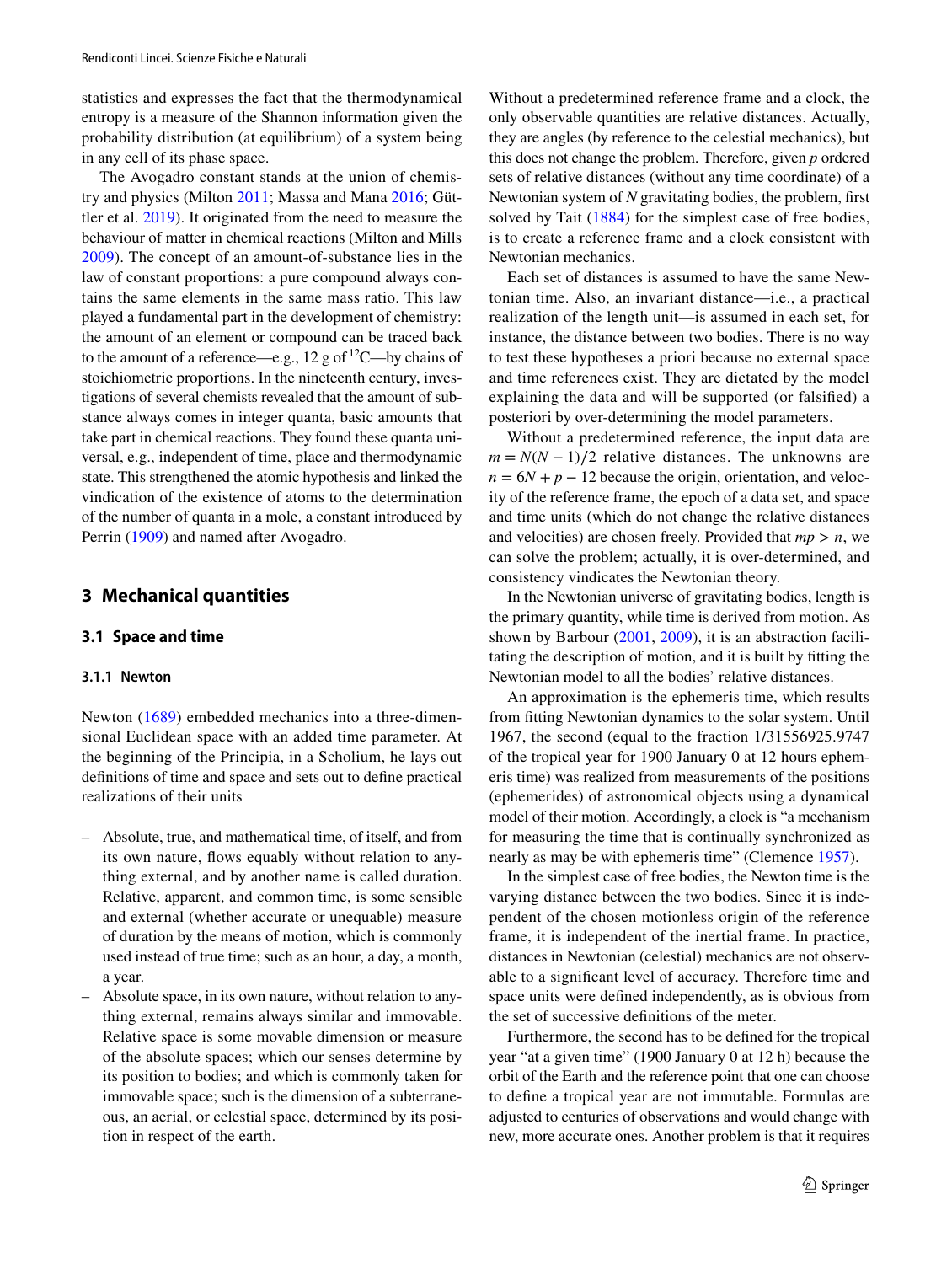years of observations to realize the second at a given time with uncertainty not too far with that implied in the defnition, e.g., 10<sup>−</sup>10 s.

This approach came up when Maxwell's electromagnetic theory appeared and when the associated practical and theoretical developments would inevitably yield a new theory to describe space and time. As we shall see in the next section, space and time units then shift from independent to completely related.

#### **3.1.2 Einstein**

In the framework of relativistic dynamics, the construction of space and time proceeds diferently. Clocks are supposed to be available everywhere they are needed: they are isolated systems where an event repeats cyclically. This defnition leaves aside what time is, apart from it resulting from the counting of cycles. Furthermore, without a predetermined external clock, we cannot say that the cycle duration is constant—i.e. that one second today is equal to one second tomorrow. Hence, we assume it on a theoretical basis and vindicate it a posteriori by ftting a theoretical framework to redundant data.

Without clock synchronization and a predetermined ruler, the only available data are time intervals, as measured by the same clock. Considering free-bodies again, the distance between A and B is half the time interval, measured by the A's clock, between the transits to A of a photon sent from A and refected by B. Also, it is associated with the arithmeticmean of the photon transits to A. Clock synchronization is carried out by imposing that the refection at B occurred at the arithmetic mean of the transits to A. This procedure allows synchronising and calibrating clocks relatively at rest and building a Euclidean reference frame and a universal time scale.

While the Newtonian space–time foliates in a unique stack of three-dimensional Euclidean leaves of simultaneous events, the foliation of the Minkowski space–time depends on clock velocities. In fact, the assumptions of space and time homogeneity and isotropy (no location, time, and direction are preferred) and the principle of relativity (the laws of Nature are independent of the reference frame) imply Lorentz transformations between inertial frames (were free bodies move in straight lines at constant speed).

The foliation of a gravitating space-time is not always globally possible. The usual solution is to choose a given coordinate system and its associated metric and to replace Einstein synchronization with coordinate synchronization (Soffel et al. [2003](#page-8-3)). Times-of-flight still give distances, but they are not strictly measurements of a space interval. Rather, they are proper times from which space coordinates can be derived for the events "photon transit at the B clock".

#### **3.1.3 Mise an pratique of the metre**

The relativistic defnition of distances shows that the speed of light is the conversion factor between the measurement units used for space and time intervals. It can be set to unity for mathematical simplicity and to emphasize the interplay of space and time coordinates.

This conversion-factor role is played in expressing astronomical distances in light-year; as defned by the International Astronomical Union, the distance that light travels in vacuum in one Julian year. In 1838, Bessel frstly used the year to express an astronomical distance: he reported his measured distance of the binary star 61 Cygni as 10.3 light-years (??). Providing the time it takes for light to reach Earth encodes that we see into the past and that telescopes are past-travelling machines.

A workable choice of the *c* value for the everyday metrology is obtained by assigning it a dimensional value and using diferent quantities and units to represent (to some level of uncertainty) space and time in a non-relativistic world (a set of foliations of the Minkowski space-time having a low speed to one another). The stipulated  $c$  value specifies the time-of-fight that corresponds to one metre. Hence, length measurements determine time-of-fight, either directly or indirectly, via interferometry and the  $\lambda = c/v$  relationship between wavelength and frequency of a plane wave in a vacuum. In this last case, the measurement of the frequency  $\nu$  in terms of  $\Delta v_{\text{Cs}}$  is an essential step.

## **3.2 Mass**

## **3.2.1 Classical physics**

In both classical and relativistic dynamics, (inertial) mass is a property needed to characterize the dynamical behaviour of interacting systems. If we take the speed of light to be unity and dimensionless, the relativistically invariant mass is the internal energy of the system (the total energy in the system's rest frame).

The additivity of its mathematical counterpart can be used to trace mass measurements back to a subsystem, which we agree to use as a standard. The atomic theory provides the framework to base mass metrology on the masses of atoms. If an atom is chosen as a mass standard, mass measurements can be traced back to atom counting. To bring a macroscopic count into practice, a 28Si monocrystal is shaped as a quasi-perfect ball; the number  $N_{\rm Si}$  of atoms in it is obtained from the measurement of the volume *V* and lattice parameter *a*<sub>0</sub> according to  $8V/a_0^3$ , where  $a_0^3/8$  is the atom volume and 8 is the number of atoms in the cubic unit cell (Bettin et al. [2013\)](#page-7-12).

Since 28Si crystals are never mono-isotopic, the amount of substance fraction of Si isotopes is measured by absolute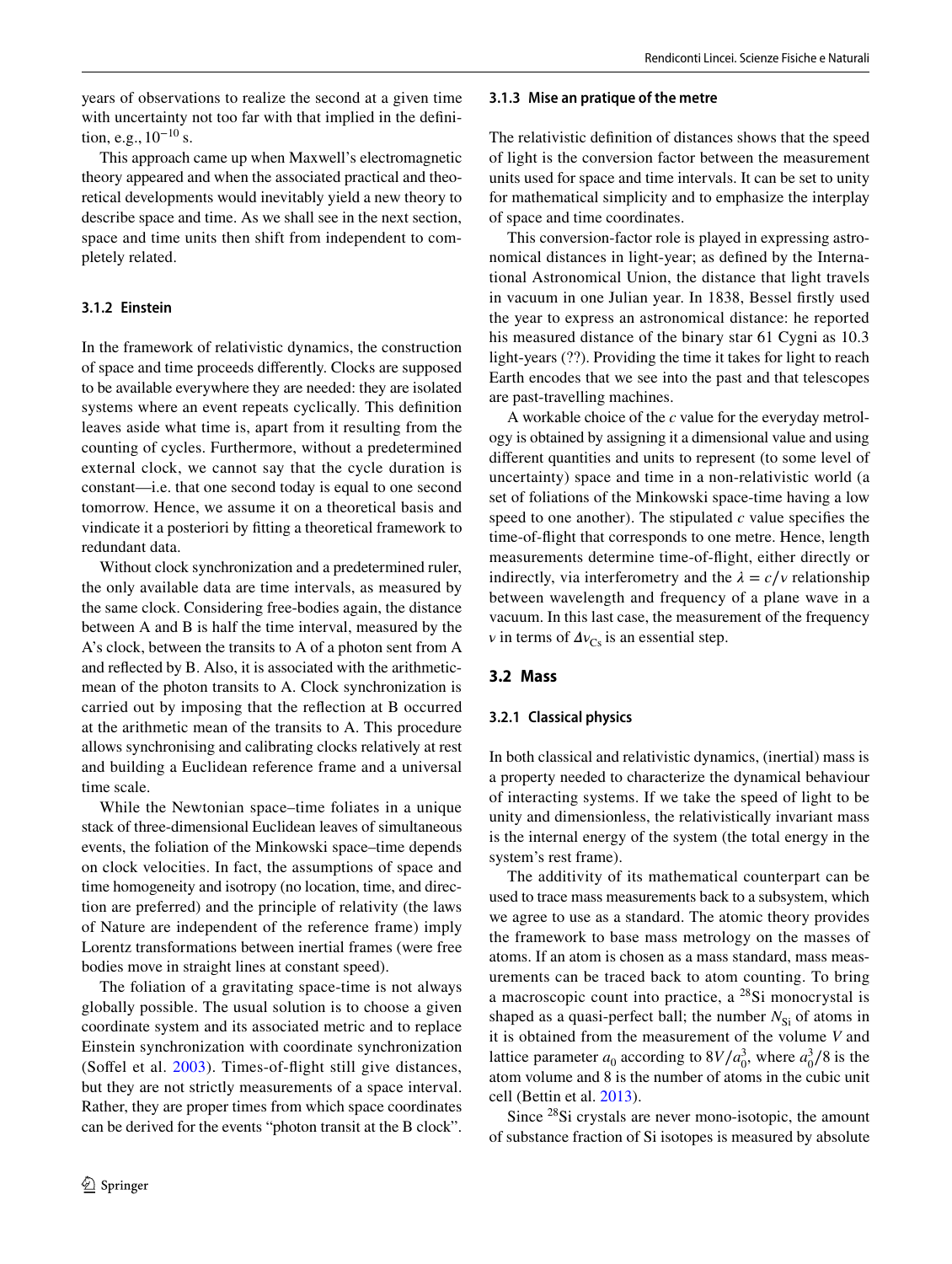mass-spectrometry. Furthermore, they may contain impurities, interstitial atoms, and vacancies, which would imply that the number of lattice nodes does not correspond to the number of Si atoms. This means that crystals must be characterized both structurally and chemically to apply the appropriate corrections. The mass, thickness, and chemical composition of the surface layer (mainly  $SiO<sub>2</sub>$ ) must also be considered; they are measured by optical and X-ray spectroscopy and refectometry.

Eventually, we must include the interaction and kinetic energies of the sub-systems. The formation enthalpy of a silicon crystal (the energy lost by one mole of a dilute gas when it forms a crystal at absolute zero temperature) is about 450 kJ/mol (Cox et al. [1989\)](#page-7-13). This means that the binding energy contribution to the mass is 5 ng/mol or 0.2 ng/g, which is negligible at the present level of accuracy (Davis and Milton [2014](#page-7-14)).

According to the Dulong and Petit law, the molar heat capacity of a crystal is  $3R$ , where  $R = 8.314$  J/K/mol is the gas constant. Therefore, in the case of a silicon crystal at room temperature, the thermal energy contribution to mass is 75 pg/mol or 2.7 pg/g, in relative terms, which is also negligible.

#### **3.2.2 Quantum physics**

According to the Planck equation  $E = hv$ , the energy *E* of a stationary quantum system is proportional to the frequency  $\nu$  of its quantum-mechanical wave function. Consequently, the Planck constant *h* converts energy units into frequency units. Additionally, when quantum mechanics is combined with relativity, *h* converts the (Compton) frequency of the relativistic wave (in the reference frame where it is at rest) to the system mass-energy  $E = mc^2$ . In fact, combining the Planck and Einstein equations, we obtain  $hv = mc^2$ , which relates frequency and mass, and shows that  $h/c^2$  converts between frequency and mass units. This equation indicates that if we set  $c = h = 1$ , length and time are measured in seconds and mass in hertz. This choice highlights the unifcation achieved by relativistic quantum mechanics.

We have seen that Newton's and Einstein's space and time are shortcuts to describe the inner relationships of a physical system by building an external framework to place it in. This outer reference frame is made on only internal data, but a clock was assumed to be associated with each particle in the system. Quantum mechanics supplies the otherwise missing operational defnition of this clock by identifying it with the particle itself via its Compton's frequency (Lan et al. [2013](#page-7-15); Müller [2014](#page-7-16)).

The international system of units fixes the frequency  $\Delta v_{\rm Cs}$ of the photon emitted in the transition between two quantum states of the caesium 133 atom and values of the speed of light and Planck constant. Therefore, neglecting the recoil,

the difference between the masses of the  $133$ Cs atom in the excited and ground states is exactly  $h\Delta v_{\text{Cs}}/c^2$  and realises the mass unit. The challenge is to scale this extremely tiny mass, about  $7 \times 10^{-38}$  g, up to a macroscopic value, to within an accuracy better than 20 ng/g.

A way to do this is again to count silicon atoms (Mana and Massa [2012](#page-7-17)). In fact, recoiling  $133Cs$  or  $37Rb$  atoms by photons in an interferometer allows the ratio between their inertia and the Planck constant to be determined, and relative mass spectrometry by a Penning trap delivers the masses of the Si isotopes tracing they back to these atom masses.

A way of measuring *m*/*h*, where *m* is a macroscopic mass, is by a Kibble balance (Kibble [1976;](#page-7-18) Schlamminger and Haddad [2019](#page-8-4)). This balance compares, indirectly, the electrical and mechanical powers required to move a mass with uniform vertical velocity against the Earth's gravity. Firstly, the balance is used to equilibrate the weight *mg* of the mass by a force generated by the interaction between the electrical current *I* flowing in a coil supporting it and a magnetic flux. Secondly, the mass-coil system is moved vertically in the same magnetic flux with uniform velocity  $u$ , and the electromotive force  $\mathscr E$  at the coil ends is measured. By combining the forces' equilibrium with Faraday's law, we obtain the sought power equality  $\mathscr{E}I = mgu$ .

After some basic simplifcations, the electrical power is written as  $\mathscr{E}I \propto hv^2$ , where (as will be discussed in section [5\)](#page-5-0) the proportionality constant is a ratio of integers and  $\nu$  is the frequency of the microwaves irradiating a Josephson device in the measurements of electrical power. Eventually, the mass to be measured is expressed in terms of the Planck constant, the speed of light, and  $\Delta v_{\text{Cs}}$  as  $m \propto h v^2 / (g u)$ .

### **4 Thermodynamic quantities**

Statistical mechanics links probabilities to entropy via the Boltzmann constant. Jaynes ([1957\)](#page-7-19) showed that it is possible to formulate equilibrium thermodynamics as a theory of statistical inference. This formulation rests on the discovery by Shannon [\(1948\)](#page-8-5) that there is a unique measure of the missing information encoded by a discrete probability distribution. Accordingly, the microstate probabilities  $p_i$  maximising the Shannon information and constrained by whatever is known, are the most unbiased representation of our knowledge of the state of an isolated thermodynamic system at equilibrium.

Since the Shannon information  $S = -\sum_i p_i \log_2(p_i)$ (measured in bits) is related to the thermodynamical entropy by  $H = k_B \ln(2)S$ , the quantum of information  $k_B \ln(2)$  convert bits to J/K and works as a token of equilibrium-thermodynamics merging into information theory.

The stipulated  $k<sub>B</sub>$  value specifies the amount of energy per degree of freedom that corresponds to one kelvin. Therefore, temperature measurements determine the molecular kinetic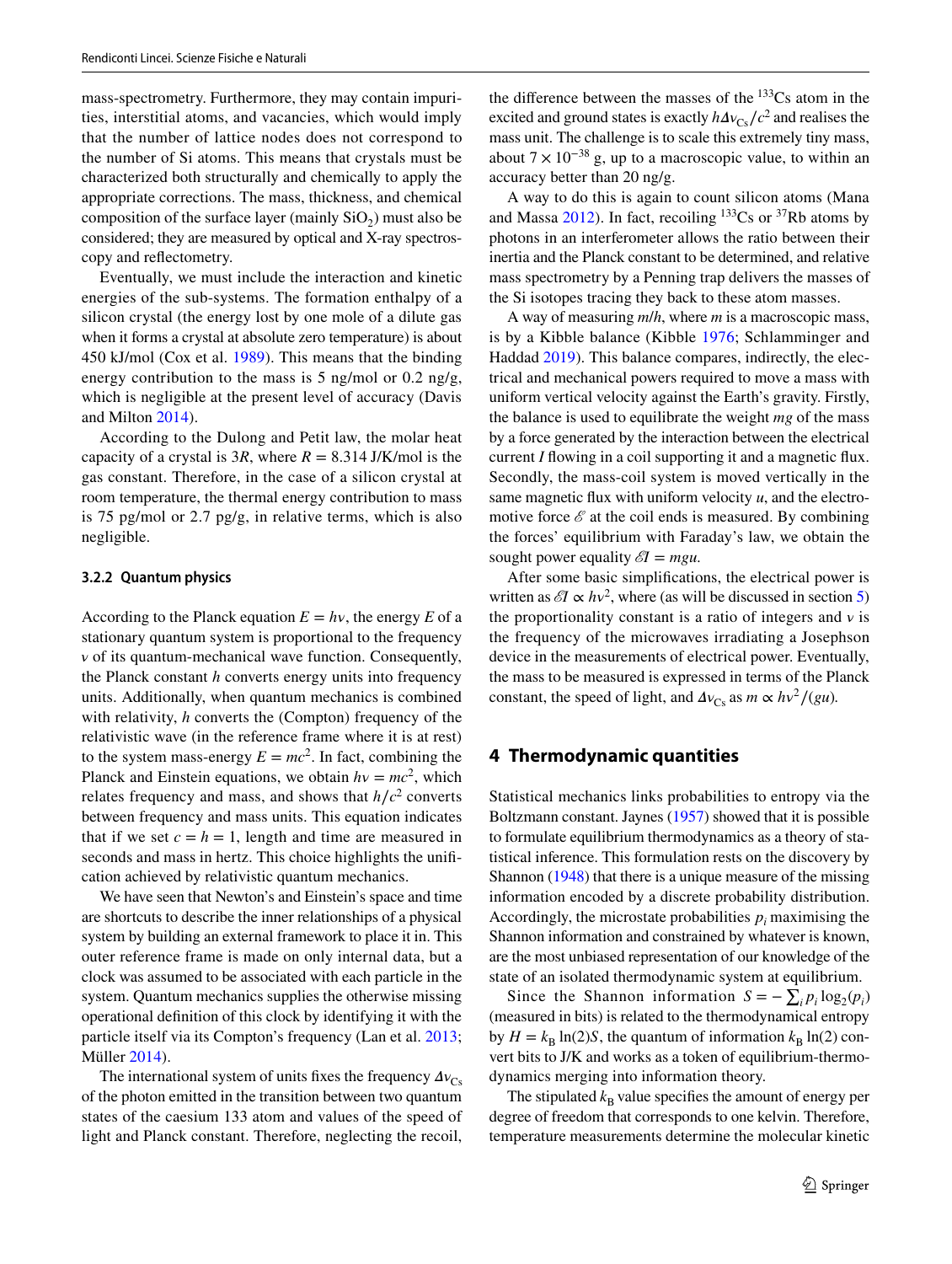energy and trace it back to the speed of light and Planck constant (de Podesta [2016](#page-7-20)).

The Boltzmann constant also occurs in statistical quantum mechanics through the  $k_B \ln(2)/h$  ratio. With a continuous phase space, the information encoded in a system is infnite. This infnity is, of course, not possible. If following Rovelli [\(1996](#page-8-6)) we assume that the maximum readable information can localise a system only in a fnite volume of its phase space, there must exist a universal constant, having the dimensions of an action, determining the minimal volume of this phase space. We can view this quantum of action as converting bits to units of action and the  $k_B \ln(2)/h$  ratio as converting units of action to J/K.

The maximal bits of (Shannon) information that an isolated thermodynamic system at equilibrium can store by exploiting all of its degrees of freedom is the Bekenstein ([1981\)](#page-7-21) limit  $4\pi^2 RMc/(h \ln(2))$ , where *M* and *R* are the system's rest mass and efective radius. Since *R* cannot be smaller than *M*'s horizon radius, this limit is saturated by the Bekenstein–Hawking entropy of spherical and electrically neutral black holes,  $A/((4\lambda_{\rm P}^2 \ln(2)))$ , where *A* is the horizon area and  $\lambda_{\rm P} = \sqrt{\hbar G/c^3}$  is the Planck length, which implies an upper bound on the information that can be stored in any given volume.

## <span id="page-5-0"></span>**5 Electromagnetic quantities**

The reproducibilities of the Josephson and quantum Hall efects are such that electrical measurements were traced back to them since 1990 (Keller [2018](#page-7-22)).

The Josephson effect (Josephson [1962\)](#page-7-23), a quantised voltage  $V = \frac{nv}{K_I}$  across two superconductors separated by a thin insulating layer and irradiated by a microwave having frequency *v*, connects voltage to the elementary charge and Planck constant via the Josephson constant  $K_I = 2e/h$ .

Similarly, the (integer) quantum Hall effect (plateaus of the Hall voltage of a two-dimensional electron gas at low temperature) can be used to realise quantised resistors having an electrical resistance that is a submultiple of the von Klitzing constant,  $R_K = h/e^2$  (von Klitzing et al. [1980;](#page-8-7) von Klitzing [2017\)](#page-8-8).

Therefore, though it is not a fundamental constant as outlined in Sect. [2,](#page-1-0) defning the Planck constant made convenient also defning the elementary charge because it provides fxed values for the Josephson and von Klitzing constants. The fxed values of *h* and *e* in the new SI and, consequently, the fixed values of  $K_J$  and  $R_K$ , incorporate the electrical quantum units into the system and replace the previous defnition of the ampere.

# $\circled{2}$  Springer

#### **6 Theory testing**

If photons exist, the photoelectric effect opens a way to measure *h*. Millikan ([1916\)](#page-7-24), who doubted Einstein's photon heuristics, completed the frst measurement. After comparing his measured values against an independent determination by the Physikalisch-Technische Reichsanstalt via black body radiation, he concluded that "this value will be seen to be in exact agreement with the present photoelectric determination, which I have estimated as involving the uncertainty of 0.5%" and confrmed Einstein's predictions in every detail.

Does fxing the numerical value of universal constants have implications for the possibility of testing fundamental laws? Luckily, experimental confrmations or falsifcations of a theory do not depend on the units used to express the test results. Similarly to Millikan's work, they require equality verifcations.

When defining a quantity unit by fixing the numerical value of a universal constant, we also set a rule for the equality of the quantity amounts (Tal [2018](#page-8-9)). Fixing the values of  $\Delta v_{Cs}$ , *c*, *h*, *e*,  $k_B$ , and  $N_A$  we assume that the equations where they appear are true and specify the relevant equalities. Amounts are equal if the equality is consistent with Nature's laws, preserves their mathematical form, and has experimentally true consequences.

Time and frequency metrology is an example. According to Einstein [\(1910\)](#page-7-25) "a clock is a phenomenon passing cyclically through identical phases so that we can assume that all that happens in a given cycle is identical with all that happens in an arbitrary cycle". Hence, the durations of every cycle of the microwave associated with the hyperfne transition of  $133Cs$  are stipulated to be equal, based on the underlying theoretical model.

The fxed value of the speed of light in vacuum commits us to determine as equal the lengths travelled (in a vacuum) simultaneously. Equality of masses is dictated by  $hv = mc^2$  and, ultimately, by the equality of time intervals. As regards thermodynamics, temperature intervals are set equal by  $2hv = k_B T$ , where the mean energy per degree of freedom  $k_B T$  is expressed in terms of the Planck constant. The equality is again traced back to that of time intervals. Electrical units rely on the fxed value of the elementary charge via the Josephson and von Klitzing constants. Therefore, in addition to the equality of time intervals, their metrology takes for granted that all particles (excluding quarks) have integer charges.

There is no way to test the duration equality of caesiumclock cycles by direct measurements. However, checking if diferent clocks march in step, as theoretically predicted, is accessible to experimental verifcations. A few additional examples are given.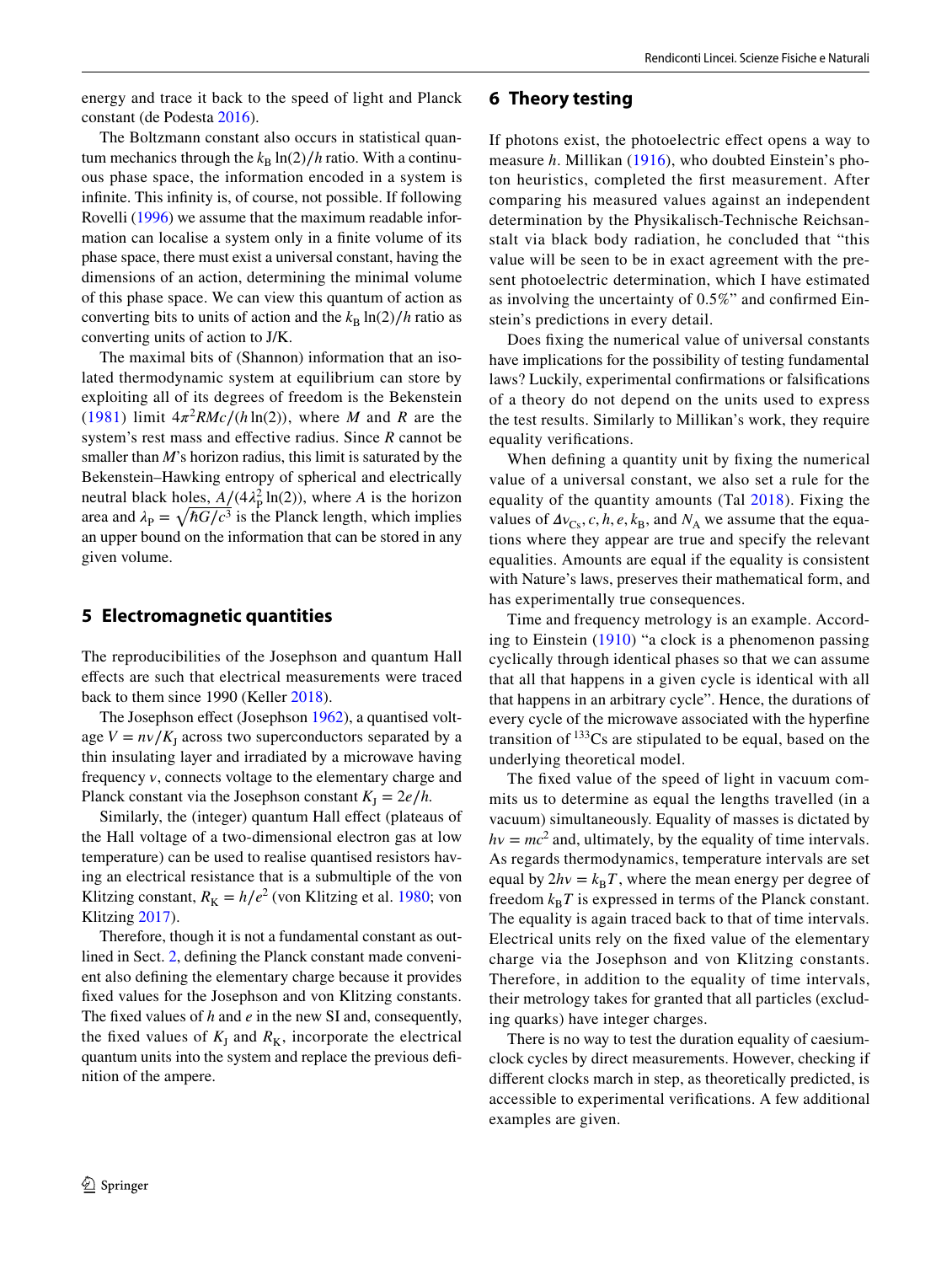The frst is the measurement of the vacuum electrical permittivity  $\epsilon_0$  (in terms of the von Klitzing constant,  $R_K = e^2/h$ ) via the cross capacitance per unit length of a Thompson-Lampard capacitor, which is predicted to be  $\epsilon_0 \log(2)/\pi$  (Jackson [1999](#page-7-26); Wood [2007](#page-8-10)). Since  $\epsilon_0$  can also be obtained from the measured value of the fne structure constant,  $\alpha = e^2/(2\epsilon_0 \hbar c)$ , the equality tests the invariance of  $h/e^2$ .

Another example is the measurement of the frequencies (in terms of  $\Delta v_{\text{Cs}}$ ) of the  $\gamma$ -photons emitted by a nucleus reaching the ground state after a thermal-neutron capture. After measuring the masses (in terms of the Planck constant) of the parent and daughter nuclei, we can test the equality  $mc^2 = hv$  (Rainville et al. [2005](#page-8-11); Jentschel and Blaum [2018](#page-7-27)).

Single electron tunnelling allows electrons to be counted one-by-one (Richardson [1997](#page-8-12)). This makes the Ohm law an equality between frequencies: a Josephson frequency,  $v_I$ , expressing the voltage and  $v_e$ , expressing the electrons per second. Hence,  $R_K v_e e / n_1 = n_2 v_\text{I} / K_\text{I}$  or  $2v_e = n_1 n_2 v_\text{I}$ , which equality tests the connections of the Josephson and von Klitzing constants to *h* and *e*.

Space and time homogeneity and isotropy together with the principle of relativity imply a universal limiting velocity. Still, only the Maxwell equations identify it with the speed of light. Therefore, if the rest mass of photons is not null, the speed of light would not be identical to the limiting speed and not be universal (Guiragossian et al. ([1975](#page-7-28)); Bertozzi  $(1964)$ ).

As the last example, let us consider the mass measurements of the same  $^{28}$ Si crystal by counting its atoms and using a Kibble balance (Davidson and Stock [2021](#page-7-30)). After fxing the Planck constant and contrary to the comparisons against the Pt-Ir international prototype of the kilogram, mass measurements are inertia measurements. We realise this by atom counting, which traces the mass of the  $28Si$  atom back to measurements of the electron,  $^{133}Cs$ , or  $^{37}Rb$  masses while they emit photons and recoil.

This inertia measurement is not exactly the case when using a Kibble balance. In fact, it compares the crystal weight against a force generated by an electrical current flowing in a magnetic field. Eventually, the measured quantity is the crystal gravitational mass times the ratio between the inertial and gravitational mass of the free-falling body used to measure the acceleration due to gravity.

The equality of the two results might test the weak equivalence principle, where the crystal inertia—diferently to Eötvös-like experiments, which test the universality of free fall (Nobili et al. [2013\)](#page-7-31)—is sensed electromagnetically via atom count.

#### **7 What now?**

The elementary charge and  $\Delta v_{\text{CS}}$  are not fundamental constants in the same way as outlined in Sect. [2](#page-1-0). In principle, the permeability of vacuum  $\mu_0$  can substitute the elementary charge. However, society and industry need the practical realisation of these units with the highest possible accuracy that technology allows. The Josephson and quantum Hall efects (which link voltage and resistance to the Planck constant and elementary charge) have such a high level of accuracy and reproducibility and since 1990 they are used to realise all the electromagnetic units. Therefore, in addition to the Planck constant, the value of the elementary charge (and not  $\mu_0$ ) has been fixed.

A system of units defned only in terms of fundamental constants, to which numerical values and dimensions are conventionally stipulated, was proposed already by Planck ([1899\)](#page-8-13). The gravitational constant *G* in that case substitutes  $\Delta v_{\rm CS}$  which leads to the idea of including gravity into a theory explaining the four fundamental forces as diferent manifestations of a single unifed one. Then the *mise en pratique* of the units does not require atomic transitions anymore to realise the second.

## **8 Conclusions**

Systems of measurement units started in history by fxing length standards, using body parts like feet or hands as reference. During the french revolution, the foundations were laid for the metric system, where natural quantities were used to establish a system of units for all time, for all people. Material prototypes were made to ensure system stability and, to assure the international unifcation and perfection of the metric system, the Metre Convention of 1875 set out a permanent international scientifc institute at Sevres, the International Bureau of Weights and Measures (Quinn [2019\)](#page-8-14).

Though the twentieth century saw a partial return to defnitions based on natural standards, metrologists set up sequential calibration chains to ensure that measurement results are related to the units' primary realisations and agree within the stated uncertainties, notwithstanding the uniqueness of the material realisations of the units (Joint Committee for Guides in Metrology [2008;](#page-7-32) Stock et al. [2017](#page-8-15)).

This situation is bound to change to "parallel" implementations of traceability of measurement results to the relevant standards. The redefnition of the SI allows, in principle, anyone to implement the defnitions within their required accuracy and without the need of tracing back the measurement results to unique standards owned by national metrology laboratories.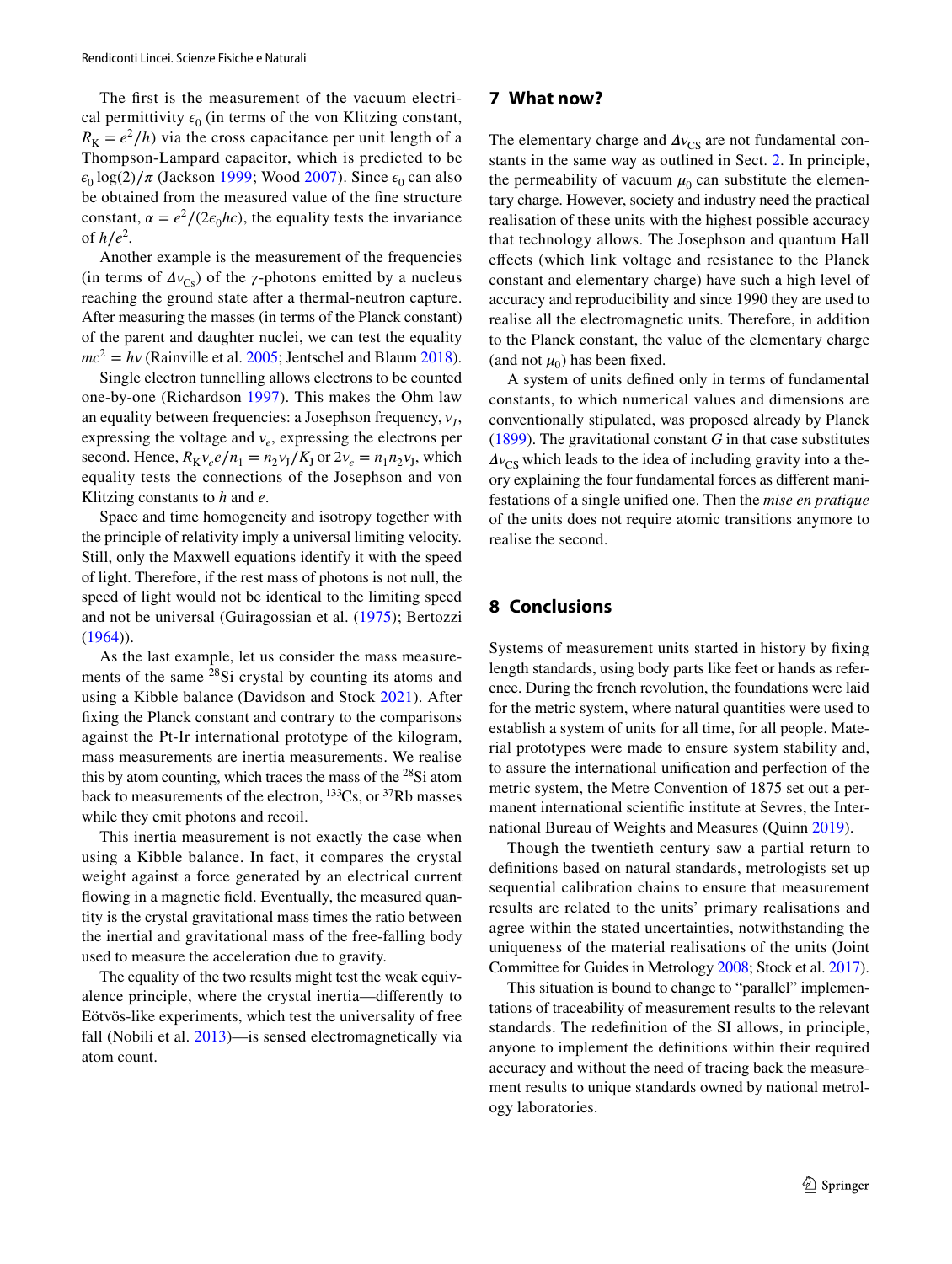Taking full advantage of the redefnition requires scientists not only to have a robust professional preparation but also a new scientifc culture based on fundamental principles, which will allow them to build on the new system, solve complex measurement problems, and apply the newly available measurement technology for the beneft of our society.

**Acknowledgements** The authors thank Martin Milton (Bureau International des Poids et Mesures), Gérard Petit (Bureau International des Poids et Mesures), and Stephan Schlamminger (National Institute of Standards and Technology) for clarifying exchanges of views.

**Author contributions** The authors contributed equally to the manuscript.

**Funding** Open access funding provided by Istituto Nazionale di Ricerca Metrologica within the CRUI-CARE Agreement. This work was funded by the Ministero dell'Istruzione, dell'-Università e della Ricerca.

**Availability of data and material** Not applicable.

**Code availability** Not applicable.

#### **Declarations**

 **Conflict of interest** The authors declare that they have no confict of interest.

**Open Access** This article is licensed under a Creative Commons Attribution 4.0 International License, which permits use, sharing, adaptation, distribution and reproduction in any medium or format, as long as you give appropriate credit to the original author(s) and the source, provide a link to the Creative Commons licence, and indicate if changes were made. The images or other third party material in this article are included in the article's Creative Commons licence, unless indicated otherwise in a credit line to the material. If material is not included in the article's Creative Commons licence and your intended use is not permitted by statutory regulation or exceeds the permitted use, you will need to obtain permission directly from the copyright holder. To view a copy of this licence, visit <http://creativecommons.org/licenses/by/4.0/>.

# **References**

<span id="page-7-10"></span>Barbour J (2009) The nature of time. [arXiv: 0903.3489](http://arxiv.org/abs/0903.3489)

- <span id="page-7-9"></span>Barbour J (2001) The end of time: the next revolution in physics. Oxford University Press, Oxford
- <span id="page-7-21"></span>Bekenstein JD (1981) Universal upper bound on the entropy-to-energy ratio for bounded systems. Phys Rev D 23:287–298
- <span id="page-7-29"></span>Bertozzi W (1964) Speed and kinetic energy of relativistic electrons. Am J Phys 32(7):551–555
- <span id="page-7-12"></span>Bettin H, Fujii K, Man J, Mana G, Massa E, Picard A (2013) Accurate measurements of the Avogadro and Planck constants by counting silicon atoms. Ann Phys 525(8–9 SI):680–687

<span id="page-7-11"></span>Clemence GM (1957) Astronomical time. Rev Mod Phys 29:2–8

<span id="page-7-13"></span>Cox J, Wagman DD, Medvedev VA (1989) CODATA Key Values for Thermodynamics. Hemisphere Publishing Corp., New York, translation Andrew Motte (1729), revised Florian Cajori

- <span id="page-7-30"></span>Davidson S, Stock M (2021) Beginning of a new phase of the dissemination of the kilogram. Metrologia 58(3):033002
- <span id="page-7-14"></span>Davis RS, Milton MJT (2014) The assumption of the conservation of mass and its implications for present and future defnitions of the kilogram and the mole. Metrologia 51(3):169–173
- <span id="page-7-20"></span>de Podesta M (2016) Rethinking the kelvin. Nat Phys 12:104–104
- <span id="page-7-25"></span>Einstein A (1910) Principe de relativité. Archives des sciences physiques et naturelles, vol 29, series 4. A. Cherbuliez, Genève, pp 5–28
- <span id="page-7-4"></span>Greenslade TB (1980) A striking Joule's constant determination. Phys Teach 18(3):208–209
- <span id="page-7-28"></span>Guiragossian Z, Rothbart G, Yearian M, Gearhart R, Murray J (1975) Relative velocity measurements of electrons and gamma rays at 15 GeV. Phys Rev Lett 34(2):335–338
- <span id="page-7-7"></span>Güttler B, Bettin H, Brown RJC, Davis RS, Mester Z, Milton MJT, Pramann A, Rienitz O, Vocke RD, Wielgosz RI (2019) Amount of substance and the mole in the SI. Metrologia 56(4):044002
- <span id="page-7-26"></span>Jackson JD (1999) A curious and useful theorem in two-dimensional electrostatics. Am J Phys 67(2):107–115
- <span id="page-7-19"></span>Jaynes ET (1957) Information theory and statistical mechanics. Phys Rev 106:620–630
- <span id="page-7-27"></span>Jentschel M, Blaum K (2018) Balancing energy and mass with neutrons. Nat Phys 14:524–524
- <span id="page-7-32"></span>Joint Committee for Guides in Metrology (2008) International vocabulary of metrology–basic and general concepts and associated terms (VIM), 3rd edn. Bureau International des Poids et Mesures, Sèvres
- <span id="page-7-0"></span>Joint Committee for Guides in Metrology (2019) The International System of Units (SI), 9th edn. Bureau International des Poids et Mesures, Sèvres
- <span id="page-7-23"></span>Josephson B (1962) Possible new effects in superconductive tunnelling. Phys Lett 1(7):251–253
- <span id="page-7-22"></span>Keller M (2018) Elementary again. Nat Phys 14:424–424
- <span id="page-7-18"></span>Kibble B (1976) A measurement of the gyromagnetic ratio of the proton by the strong feld method. In: Sanders J, Wapstra A (eds) Atomic masses and fundamental constants 5. Springer, Boston, pp 545–551
- <span id="page-7-15"></span>Lan SY, Kuan PC, Estey B, English D, Brown JM, Hohensee MA, Müller H (2013) A clock directly linking time to a particle's mass. Science 339(6119):554–557
- <span id="page-7-2"></span>Lévy-Leblond JM (1977) On the conceptual nature of the physical constants. La Rivista del Nuovo Cimento 7(2):187–214
- <span id="page-7-17"></span>Mana G, Massa E (2012) The Avogadro and the Planck constants for redefinition of the kilogram. Rivista del Nuovo Cimento 35(7):353–388

<span id="page-7-6"></span>Massa E, Mana G (2016) Counting atoms. Nat Phys 12:522–522

<span id="page-7-24"></span>Millikan RA (1916) A direct photoelectric determination of Planck's "*h*''. Phys Rev 7:355–388

- <span id="page-7-5"></span>Milton MJT (2011) A new defnition for the mole based on the Avogadro constant: a journey from physics to chemistry. Philos Trans R Soc Lond A Math Phys Eng Sci 369(1953):3993–4003
- <span id="page-7-8"></span>Milton MJT, Mills IM (2009) Amount of substance and the proposed redefnition of the mole. Metrologia 46(3):332–338
- <span id="page-7-1"></span>Mohr PJ, Newell DB, Taylor BN, Tiesinga E (2018) Data and analysis for the CODATA 2017 special fundamental constants adjustment. Metrologia 55(1):125–146
- <span id="page-7-16"></span>Müller H (2014) Quantum mechanics, matter waves, and moving clocks. In: Tino GM, Kasevich MA (eds) proceedings of the International School of Physics "Enrico Fermi" 2013, Course 188–Atom Interferometry, IOS Press, Amsterdam, pp 339–418
- <span id="page-7-3"></span>Newton I (1689) Philosophiae naturalis principia mathematica, Bk. 1. University of California Press, Berkeley, 1934, translation Andrew Motte (1729), revised Florian Cajori
- <span id="page-7-31"></span>Nobili AM, Lucchesi DM, Crosta MT, Shao M, Turyshev SG, Peron R, Catastini G, Anselmi A, Zavattini G (2013) On the universality of